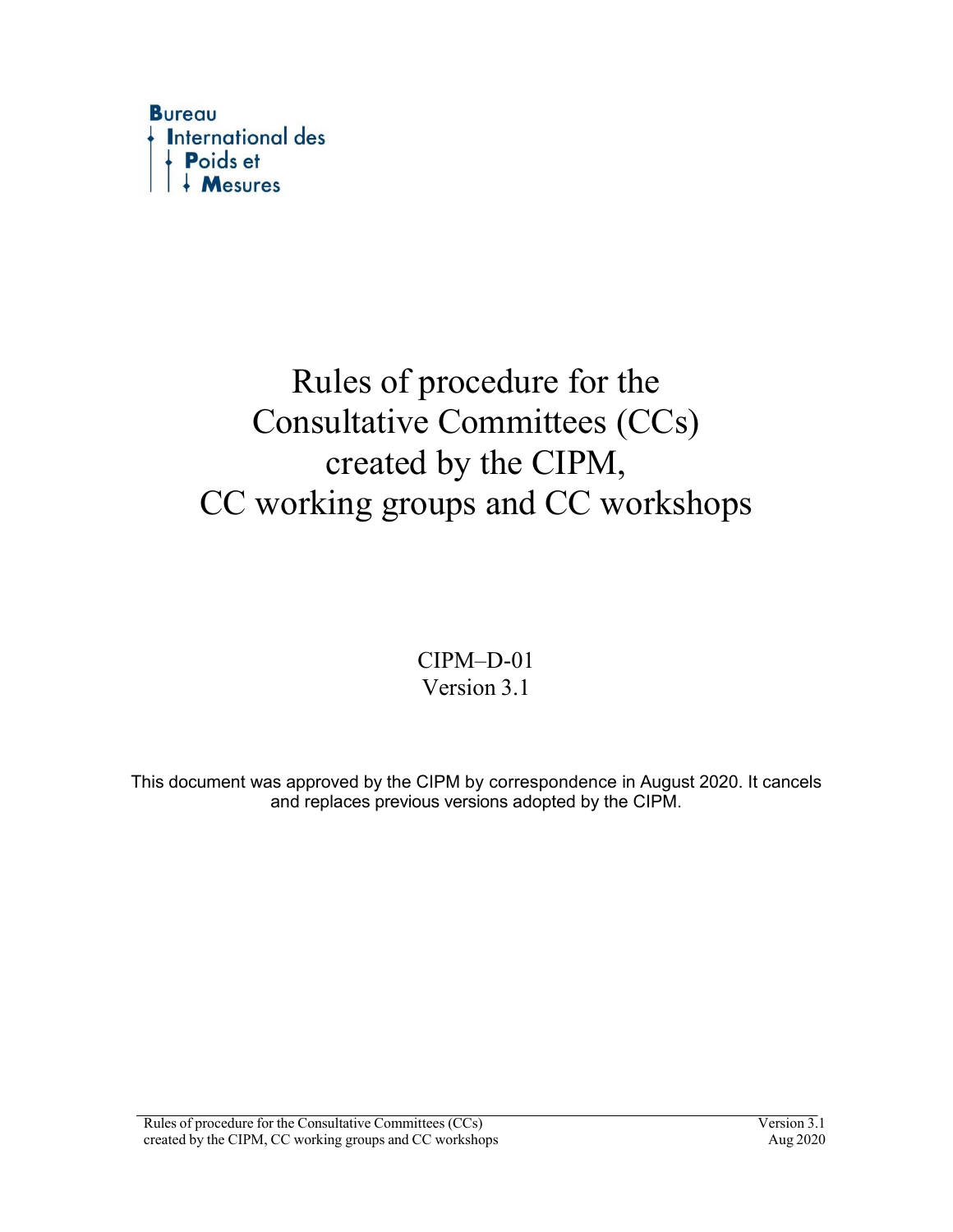# **Rules of procedure for the Consultative Committees created by the CIPM, CC Working Groups and CC Workshops**

**CIPM-D-01**

# **Contents**

### Title Page

| $\mathbf{1}$            |  |
|-------------------------|--|
| $\boldsymbol{2}$        |  |
| 3                       |  |
| $\overline{\mathbf{4}}$ |  |
| 5                       |  |
| 6                       |  |
| $\overline{7}$          |  |
| 8                       |  |
| 9                       |  |
| 10                      |  |
| 11                      |  |
| 12                      |  |
| 13                      |  |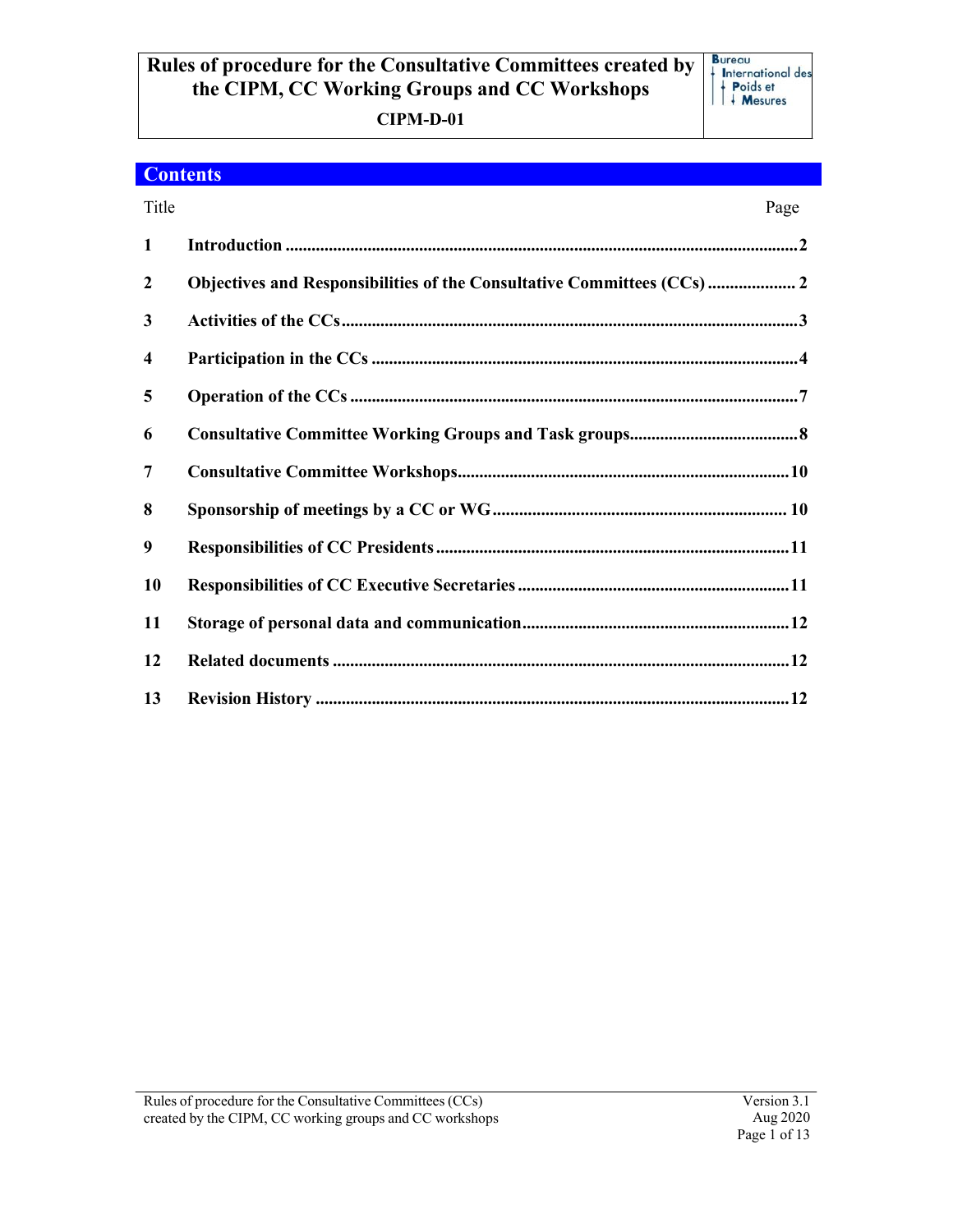### **Introduction**

- 1.1 The CIPM has set up a number of Consultative Committees (CCs) whose Members nominate delegates and experts in their specified fields as advisers on scientific and technical matters.
- 1.2 The full list of CCs and their working groups is given on the BIPM website.
- 1.3 This document describes the organization and rules under which the CCs operate. It gives guidance on the work of the CCs and how they may work with other organizations which have interests in the relevant field of metrology or which represent a specific user community or other specialist group.
- 1.4 It also describes the generic organization and rules for the working groups (WGs) of the CCs and how related workshops should be organized.
- 1.5 It does not describe the procedure for conducting CC comparisons as this is contained in a separate document, CIPM MRA-D-05.

## **2 Objectives and Responsibilities of the Consultative Committees (CCs)**

- 2.1 In order to be informed of technical developments and evolving stakeholder needs in different areas of metrology, the CIPM has Consultative Committees with agreed scopes and the following three objectives:
	- to progress the state-of-the-art by providing a global forum for NMIs to exchange information about the state-of-the art and best practices,
	- to define new possibilities for metrology to have an impact on global measurement challenges by facilitating dialogue between the NMIs and new and established stakeholders, and
	- to demonstrate and improve the global comparability of measurements. Particularly by working with the RMOs in the context of the CIPM MRA to
		- plan, execute and monitor KCs, and to
		- support the process of CMC review.

[ref Decision CIPM/106-16]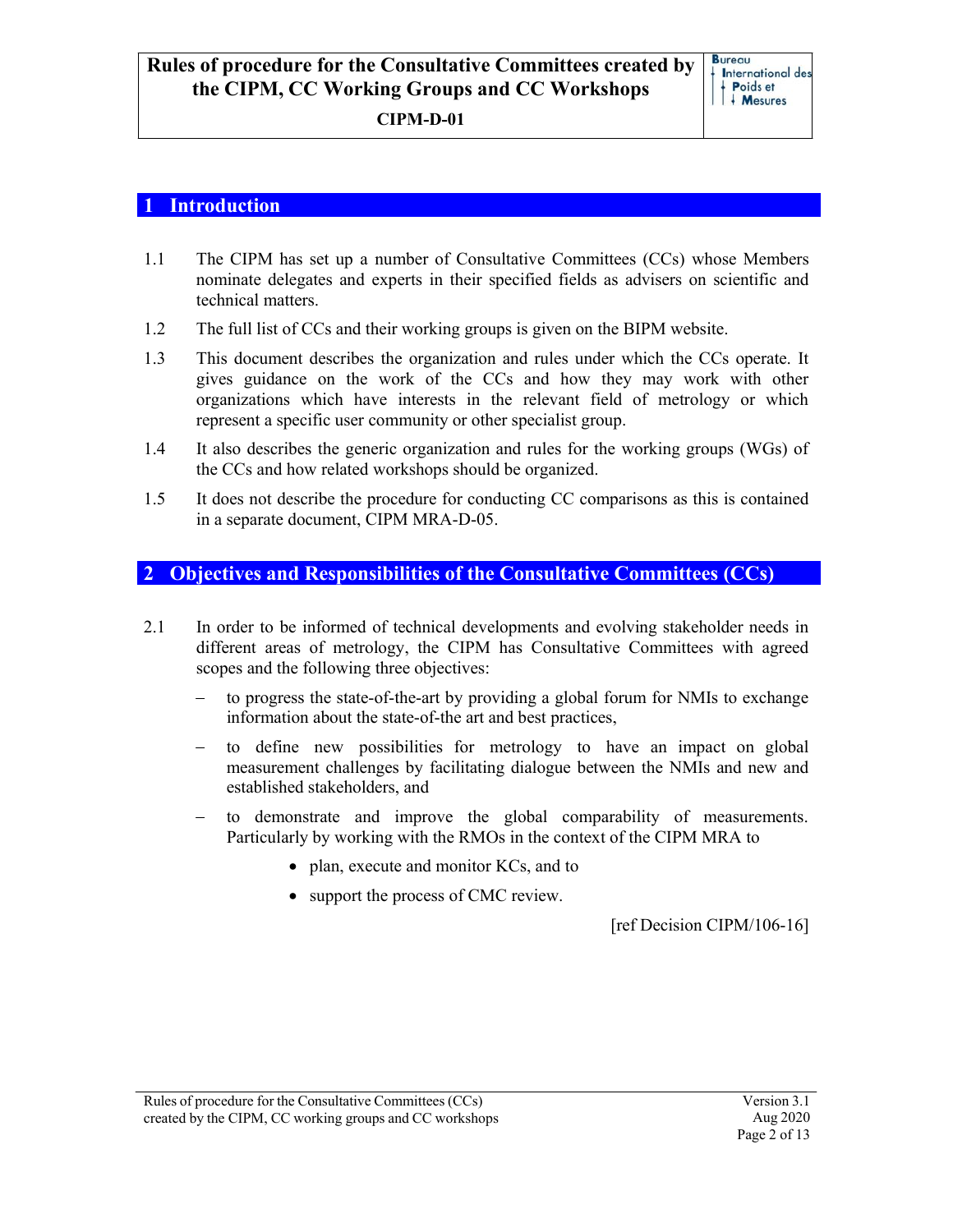- 2.2 The responsibilities of the Consultative Committees are<sup>1</sup>:
	- a. to advise the CIPM on all scientific matters that influence metrology, including any BIPM scientific programme activities in the field covered by the CC;
	- b. to establish global compatibility of measurements through promoting traceability to the SI, and where traceability to the SI is not yet feasible, to other internationally agreed references (for example, hardness scales and reference standards established by the WHO);
	- c. to contribute to the establishment of a globally recognized system of national measurement standards, methods and facilities;
	- d. to contribute to the implementation and maintenance of the CIPM MRA;
	- e. to review and advise the CIPM on the uncertainties of the BIPM calibration and measurements services as published on the BIPM website;
	- f. to act as a forum for the exchange of information about the activities of the CC members and observers; and
	- g. to create opportunities for collaboration.

# **3 Activities of the CCs**

- 3.1 The following activities are undertaken by each CC as appropriate:
	- a. meeting as a committee;
	- b. creating appropriate working groups;
	- c. making recommendations to the CIPM;
	- d. reporting to the CIPM on the work of the CC by its President;
	- e. soliciting reports to the CC from Members and Observers on their technical activities;
	- f. developing and reviewing a strategic plan, including a plan for future key comparisons;
	- g. fostering the development, improvement and validation of measurement standards and methods traceable to the SI or, if this is not yet feasible, to other internationally agreed references;
	- h. fostering the development of certified reference materials, where appropriate;
	- i. harmonizing measurement uncertainty calculations based on the GUM;

 $<sup>1</sup>$  Note that the mission of the CCU is slightly different as it focuses on matters related to the International</sup> System of Units (SI) and advises the CIPM on matters concerning units of measurement.

Rules of procedure for the Consultative Committees (CCs) created by the CIPM, CC working groups and CC workshops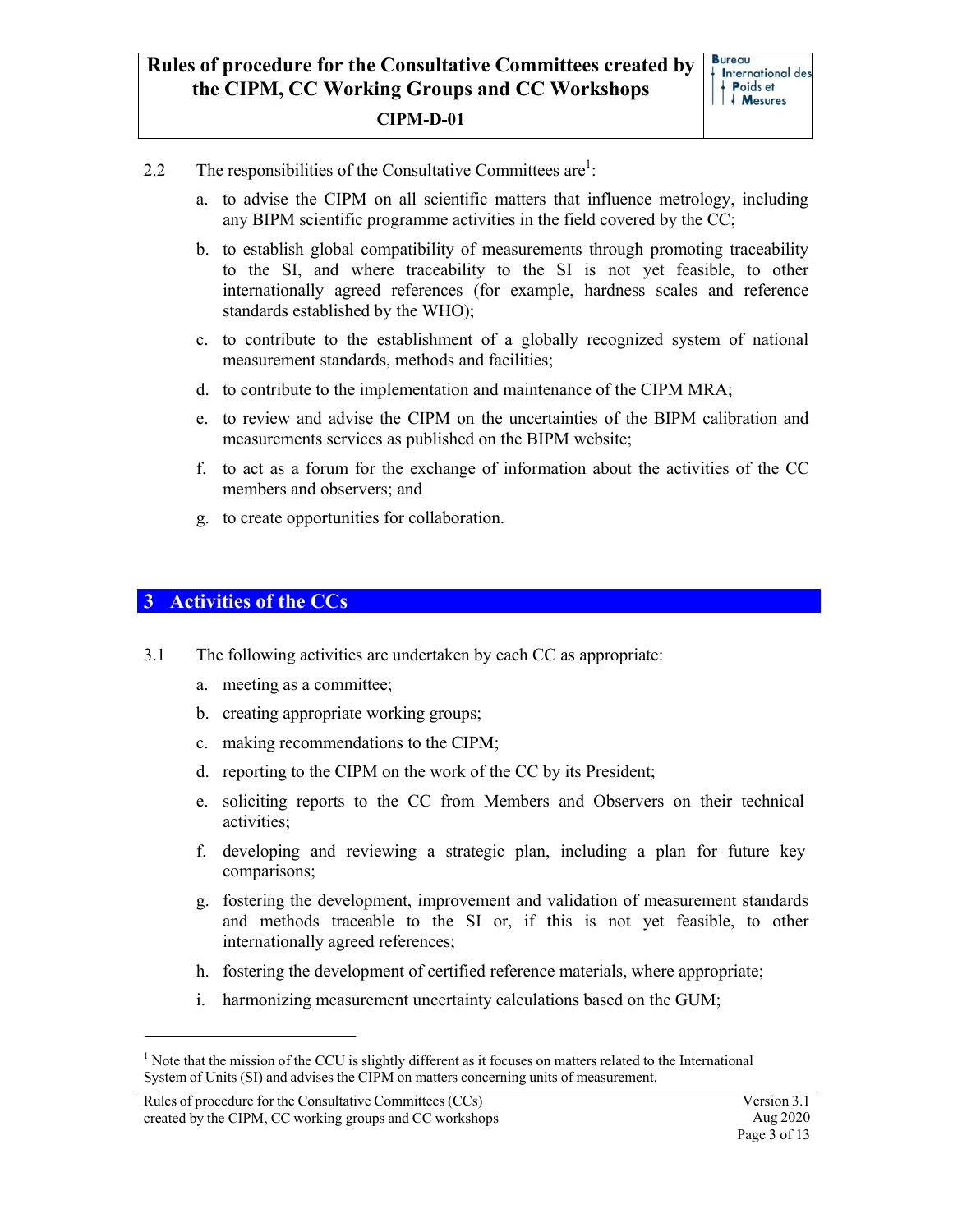- j. harmonizing terminology (vocabulary) based on the VIM;
- k. organizing symposia or workshops on topics related to the work of the CC;
- l. establishing an operational liaison with other intergovernmental organizations and international bodies as well as other CCs which have interests in the field concerned;
- m. promoting and fostering collaborations between NMIs;
- n. publishing reports of meetings and other appropriate documents on the open BIPM website, noting that recommendations to the CIPM, although normally drafted in English, must have a French translation (see 5.11);
- o. continuing to comply with CC duties as now required by the CIPM MRA including:
	- identifying CIPM key comparisons;
	- approving the organization of CC key comparisons, specific CC supplementary comparisons and pilot studies, approving the technical protocols, approving the results and final reports;
	- approving the BIPM ongoing comparisons, their results and final reports;
	- approving the RMO key comparisons, their technical protocols, results and linkage procedure and final reports;
	- facilitating the inter-regional CMC review through the appropriate CC working group.

## **4 Participation in the CCs**

### **The President**

4.1 The CCs operate under the authority of the CIPM. The CIPM appoints the President of each CC who is expected to chair each CC meeting and report to the CIPM. The President is normally chosen from amongst the members of the CIPM.

### **Member status**

4.2 Membership of the CCs is decided by the CIPM in accordance with the following established criteria.

> *Membership of a Consultative Committee is open to institutions of Member States that are recognized internationally as most expert in the field. This normally requires that they:*

- *be national laboratories charged with establishing national standards in the field;*
- *be active in research and have a record of recent publications in research journals of international repute;*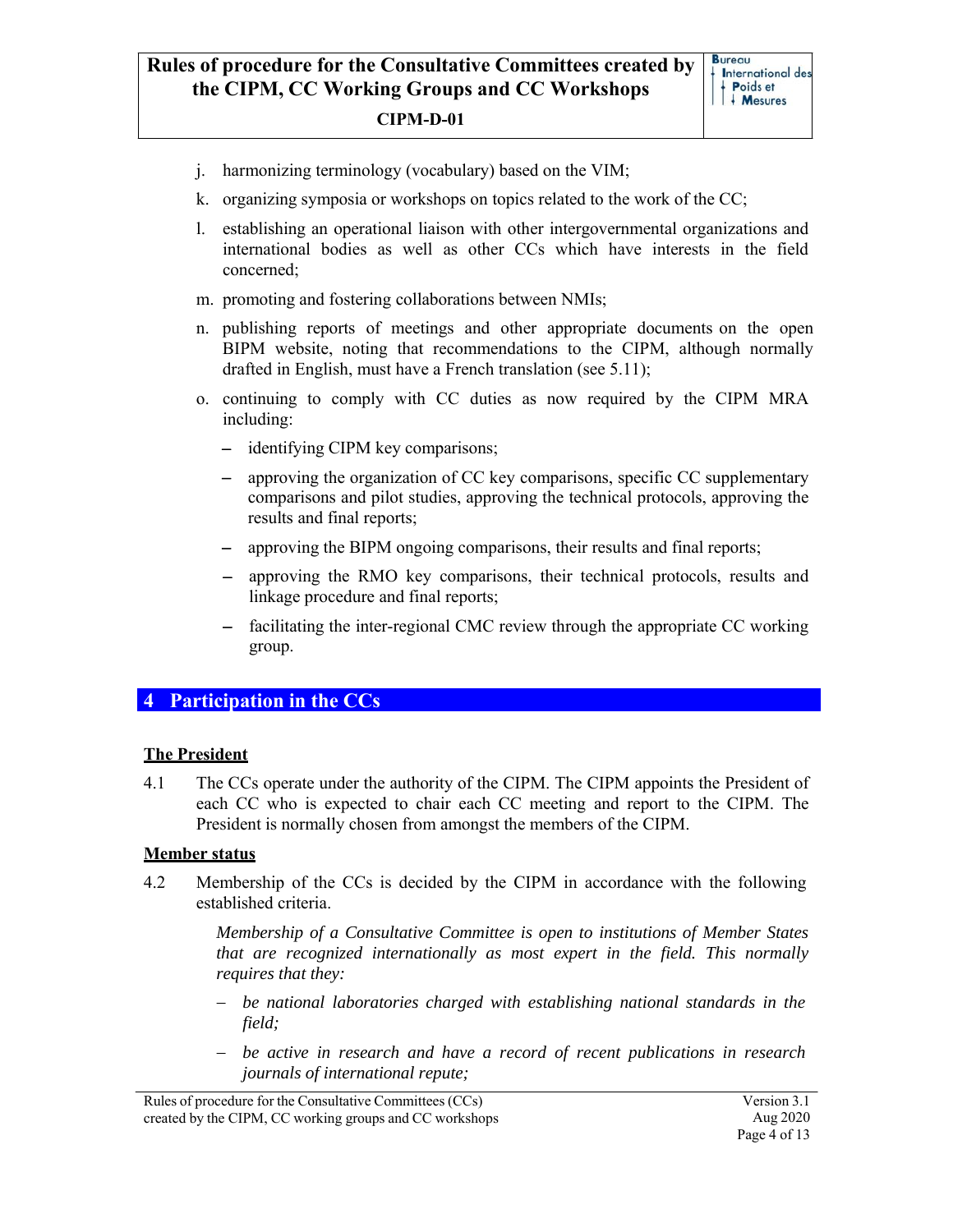*have demonstrated competence by a record of participation in international comparisons organized either by the Consultative Committee, the BIPM or a regional metrology organization.*

Any NMI or  $DI^2$  from a Member State with an interest in the particular scientific field may apply for membership by writing to the Director of the BIPM and presenting its case for membership. The Director will then normally consult the CC President who in turn may consult the CC and may request an oral presentation on the institute's relevant activities at the next CC meeting. If deemed appropriate, at the next meeting of the CIPM the CC President, with the support of the Director of the BIPM, will ask the CIPM to approve Member status.

### **Observer status**

- 4.3 Observer status on a CC may be granted to those institutes of Member States that participate actively in the activities organized under the auspices of the CC and its working groups but do not yet fulfil all the criteria for membership. Observer status is decided by the CIPM. Observers qualified under this paragraph may send one delegate who may be accompanied by one expert.
- 4.4 Observer Status on a CC may also be granted to those institutes of an Associate of the CGPM that is not eligible to become a Member State when those institutes participate actively in the activities organized under the auspices of the CC and its working groups. Observer status is decided by the CIPM. Observers qualified under this paragraph may send one delegate who may be accompanied by one expert.
- 4.5 Member States have the right for one national laboratory charged with establishing national standards in the field to be an Observer at the applicable CC and to send one person (only) and following their request to the BIPM Director for each meeting.

[ref Decision CIPM/105-26]

### **Liaison organizations and Organizations in cooperation**

- 4.6 Liaison Status on a CC may be granted to international organizations by the CIPM based on the extent to which they meet the following criteria:
	- being international in structure and scope of activity, and representative of the specialized field of interest in which they operate;
	- being concerned with matters covering a part, or all, of the field of activity of the CC;
	- having aims and purposes in conformity with the Vision, Mission and Objectives of the BIPM; having a permanent directing body and secretariat, authorized representatives and systematic procedures and machinery for communicating with their membership in various countries;

<sup>&</sup>lt;sup>2</sup> NMI and DI: In the context of the CIPM MRA, national metrology institute (NMI) or other designated institute (DI)

Rules of procedure for the Consultative Committees (CCs) created by the CIPM, CC working groups and CC workshops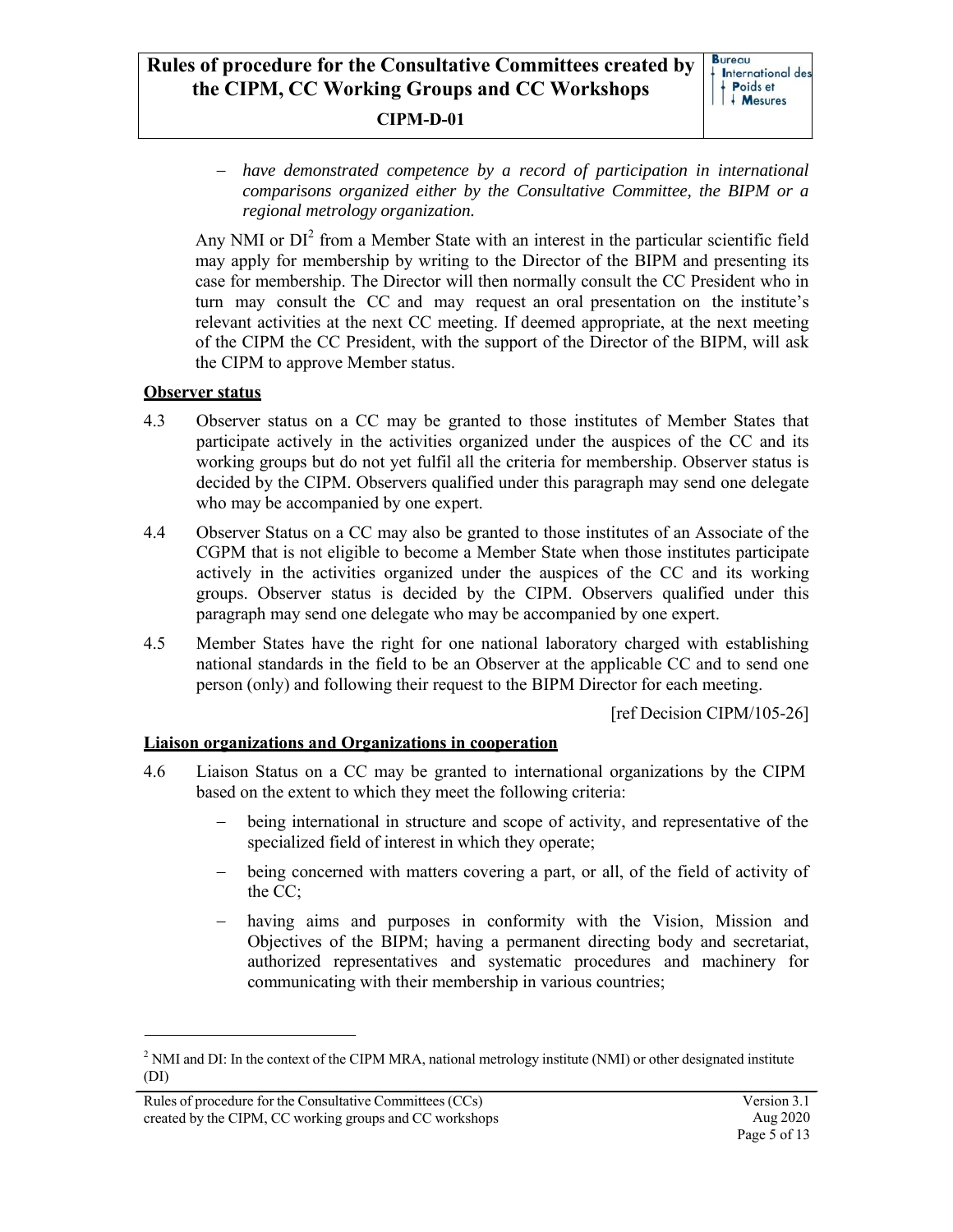- allowing their members to exercise voting rights in relation to their policies or actions or having other appropriate mechanisms to express their views; and having been established at least three years before they apply for liaison status.
- Organizations that are not offered liaison status within the context of the Consultative Committees will be known as "organizations in cooperation".

[ref Decision CIPM/106-17]

### **The Executive Secretary and the BIPM Director**

4.7 The Director of the BIPM is a member *ex officio* of each CC and there is usually at least one other BIPM staff member, the CC Executive Secretary (see 10), present at each meeting.

### **Chairs of the Regional Technical Committees**

4.8 The Chairs of Regional Technical Committees should be present at the plenary session of the relevant Consultative Committee. When any Chair is not from a Member or Observer organization of the relevant Consultative Committee then he/she will be formally invited to participate as a guest of the President of the Consultative Committee.

[ref Decision CIPM/107-14]

### **Delegates and Experts**

- 4.9 Members and Observers are generally laboratories, institutes, or organizations, each of which may send one delegate of their choice to each meeting of the CC.
- 4.10 In addition, the convocation will state the number of experts that may accompany each delegate. Unless agreed otherwise by the CC President, one or two experts will be permitted for each Member and one expert for each Observer. Liaison organizations and Member State Observers (see para 4.5) will not generally be invited to send experts with their delegate.

### **Guests**

4.11 The President of a CC may invite named individuals to attend a meeting of the CC as Guests. They have the same status as Observers for the meeting to which they are invited. Such an invitation may be repeated.

### **Review by the CIPM**

- 4.12 The CIPM will carry out a formal review of the eligibility of all participants at the CCs every four years The President of a CC may propose changes to any meeting of the CIPM.
- 4.13 The list of CC Members, Observers, Liaisons and Organizations in cooperation is given on the BIPM website.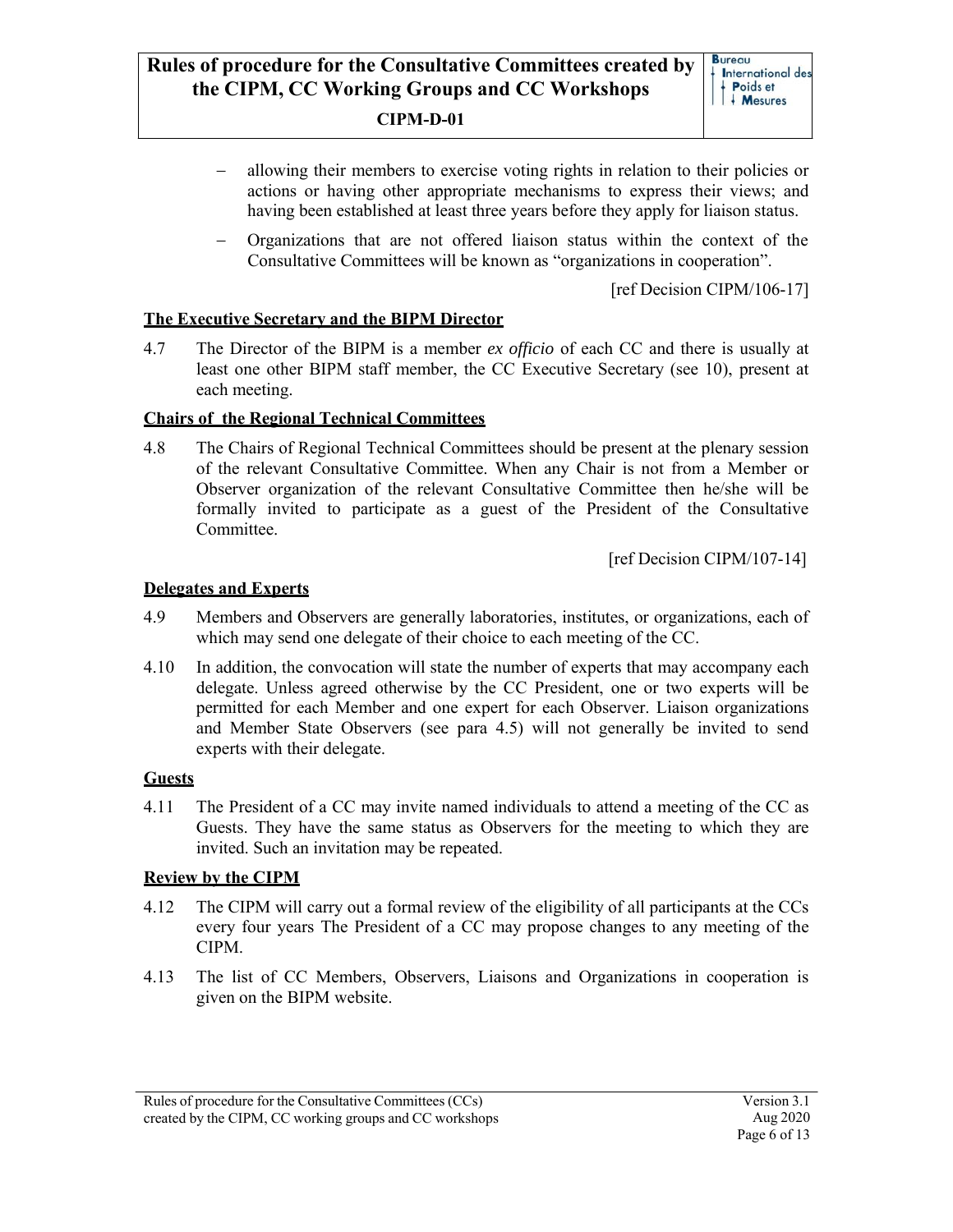# **Rules of procedure for the Consultative Committees created by the CIPM, CC Working Groups and CC Workshops**

**CIPM-D-01**

# **5 Operation of the CCs**

### **Organization of CC Meetings**

- 5.1 The CCs meet at the BIPM site in Sèvres. The CCs may also hold sessions on-line.
- 5.2 The CCs should meet at least once every 4 years. The CCs may decide to meet more frequently depending on their particular requirements.
- 5.3 All attendees at the previous CC meeting, as well as new Members and Observers, are informed of the next meeting date as soon as it is known. The date is also posted on the BIPM website.
- 5.4 Convocations for the CC meetings are distributed electronically by the BIPM Meetings Office to the directors of member and observer institutes and to the attendees of the previous meeting normally 6 months, but at least 3 months, before the meeting and include a draft agenda prepared on behalf of the President by the Executive Secretary and approved by the President.
- 5.5 The draft agenda and the working documents for each meeting are posted in a protected area of the CC webpages within the BIPM website.
- 5.6 Working documents will normally include written reports from each Member, Observer and Liaison. They may also include reports from Guests. They will include reports of relevant activities in the BIPM laboratories and may also include draft comparison reports that need to be discussed by the CC, documents that the CIPM wish the CC to discuss, and any other relevant documents. Chairpersons of working groups (see Section 6) are expected to provide a written report. Working documents may be revised at any time, even after the meeting.
- 5.7 After the meeting, the working documents that are not confidential may be made openly available for the benefit of others. Confidential documents include draft comparison reports, draft documents under discussion, and any papers that have been or will be submitted for publication.

### **Procedure at CC Meetings**

- 5.8 Each CC appoints a rapporteur who is expected to produce a succinct draft report of the meeting, including all decisions and actions, within one month.
- 5.9 Members, Observers, Liaisons, Organizations in cooperation and Guests participate freely in debates at CC meetings. They may be called upon by the CC President to express a view or make a presentation.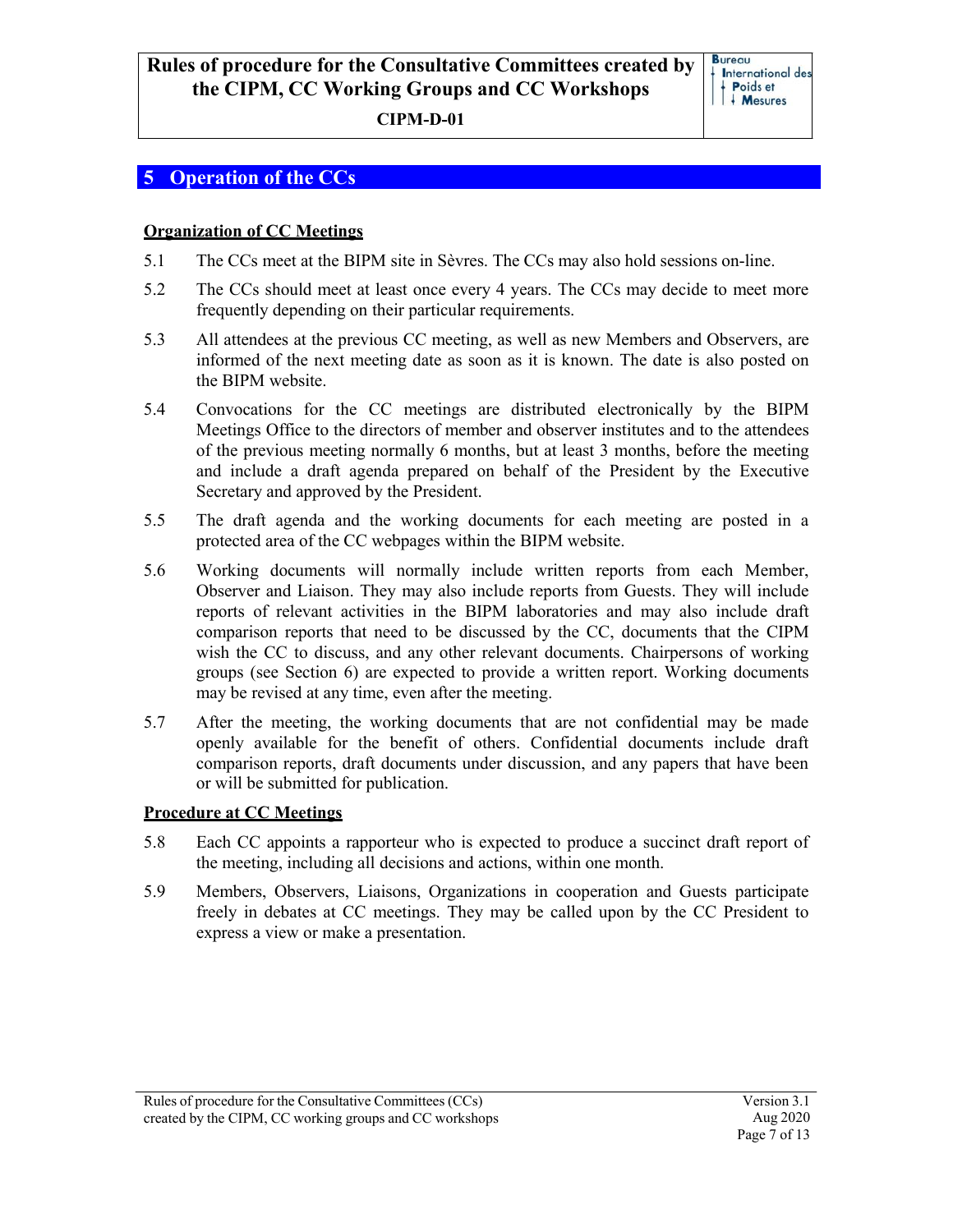5.10 The operation of the CC is by consensus amongst all present at the meeting which is understood to be:

> *"General agreement, characterized by the absence of sustained opposition to substantial issues by any important part of the concerned interests and by a process that involves seeking to take into account the views of all parties concerned and to reconcile any conflicting arguments. Consensus need not imply unanimity3 "*

If no consensus is reached on a substantial issue, the CC President will refer the issue to the CIPM and report the differing views.

5.11 Any formal recommendations from the CC to be presented to the CIPM must be expressed clearly. In general, draft recommendations should be made available before the meeting. After approval, they will be translated into French to enable the CIPM to incorporate them into their proceedings.

### **6 Consultative Committee Working Groups and Task groups**

### **The roles of Working Groups and Task Groups**

- 6.1 The CC decides on the establishment of CC working groups, defines their membership, scope and terms of reference. These details are available from the CC President or Executive Secretary and are submitted to the CIPM for subsequent approval.
- 6.2 The structure of the working groups differs among the CCs and even within a CC depending on the nature of the work to be done. For example, in some working groups the members are laboratories while in others the members are named individuals. Some working groups are long standing and relatively formal.
- 6.3 Task groups are set up for a particular task, such as running an international comparison or preparing a document, and are dissolved as soon as the work is completed. This is detailed in their scope and terms of reference.
- 6.4 The following paragraphs apply to Working Groups and Task groups.

### **The Working Group Chairperson**

6.5 The working group chairperson, normally drawn from those attending the CC, is appointed by the President of the CC, with the agreement of the CC. The chairperson must be from a Member State or from an Associate Economy that is not eligible to become a Member State. The term of office is not more than 4 years unless reappointed officially. If a chairperson retires or resigns between two CC meetings, the CC President may appoint an interim chairperson.

 $3$  By decision CIPM/107-15, the CIPM decided to use this definition for consensus that originates from the ISO/IEC Directives.

Rules of procedure for the Consultative Committees (CCs) created by the CIPM, CC working groups and CC workshops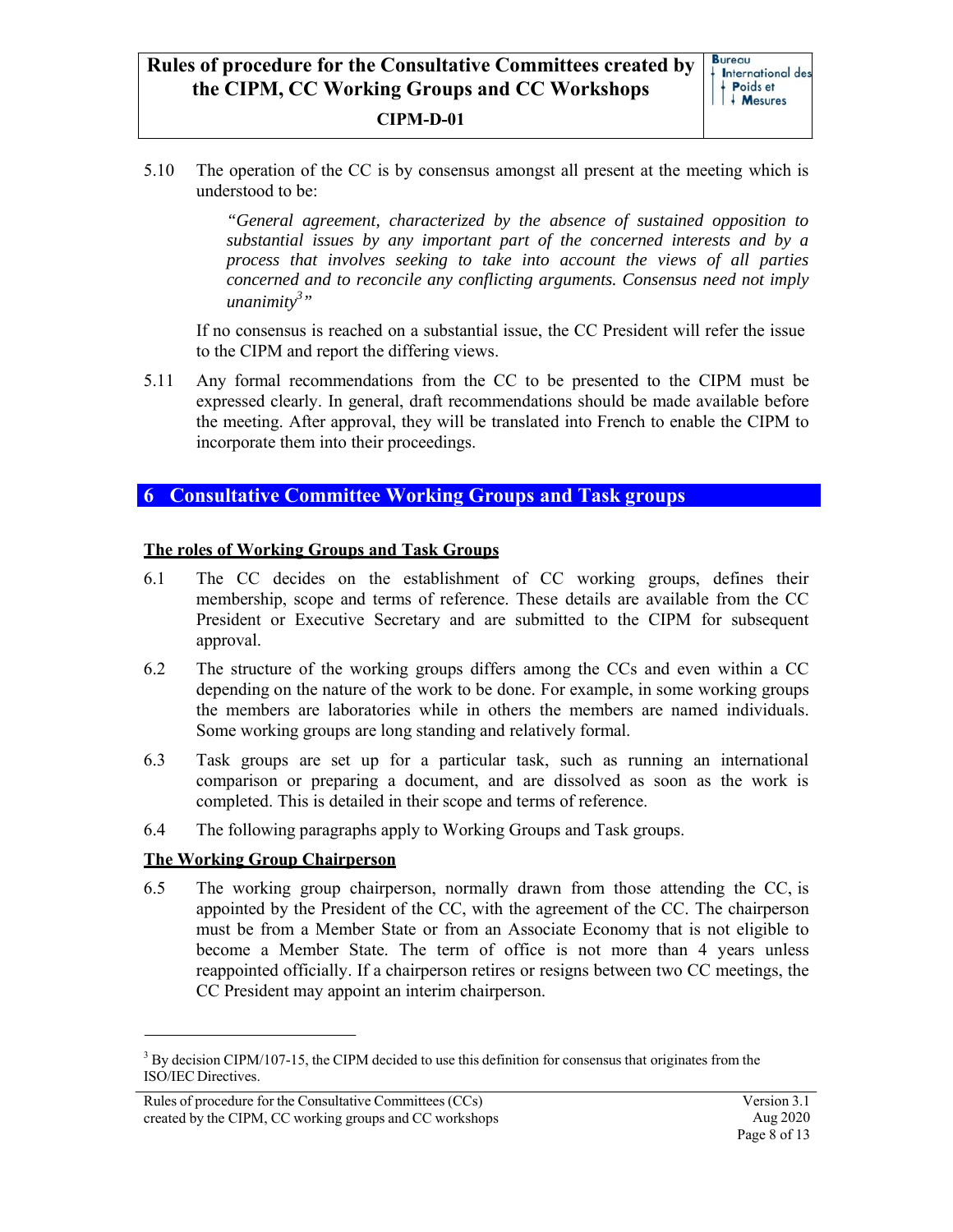### **Participation in Working Groups**

- 6.6 Membership of the WG is normally restricted to NMIs and DIs from Member States who participate in the relevant CC as Members, Observers or Liaisons. However, institutes that are not Members or Observers of the CC because of narrow expertise may nevertheless become members of a WG whose terms of reference coincide with their particular expertise.
- 6.7 In addition, the CC WG chairperson may invite guests on a one-off basis from other Member States or Associate States/Economies, and, after consultation with the relevant NMI, the participation of a third-party institute from a Member State when this participation will aid or improve the work of the WG.
- 6.8 In particular circumstances, representatives of industrial groups, or government advisers, may also be invited. The President of the CC and the BIPM Director should be informed in advance. For any invited guest, the chairperson of the WG should normally contact the NMI or DI of the Member State to confirm the participation. Hence working groups are normally comprised of members and guests. NB Industrial or commercial representatives may not be invited to participate unless they represent the institute designated as the holder of the particular national standard.
- 6.9 An exception to the general rules in the preceding paragraphs may apply to the CC WGs on CMCs, as the members are normally the RMO TC chairpersons.
- 6.10 Associates of the CGPM may be asked to pay for the extra costs incurred by the BIPM for their participation in WGs. NB This does not apply to RMO TC chairpersons.
- 6.11 When comparisons are organized by a CC WG, experts from the participating institutes which are not Members or Observers of the CC may be invited, on a one-off basis, to the meetings of the WG to discuss the results.
- 6.12 The Director of the BIPM, the President of the CC, and the CC Executive Secretary may attend any WG meeting.

### **Organization of Working Group meetings**

- 6.13 Chairpersons of the CC WGs must inform the CC Executive Secretary of the date and preferred location of any WG meeting. WG meetings may be held anywhere in the world and the chairman is responsible for their smooth operation wherever they are held. WGs may also hold sessions on-line.
- 6.14 WG meetings to be held at the BIPM must be arranged through the CC Executive Secretary and participants must complete a registration form supplied by the BIPM Meetings Office.
- 6.15 It is the responsibility of the WG chairperson to call meetings as needed but at least two months' notice should be given to members of the WG. The CC Executive Secretary may assist in the organization of a meeting, particularly when it is to be held at the BIPM.
- 6.16 The chairperson is responsible for the preparation and distribution of papers for the meeting. These documents may be placed in a restricted-access website for the WG on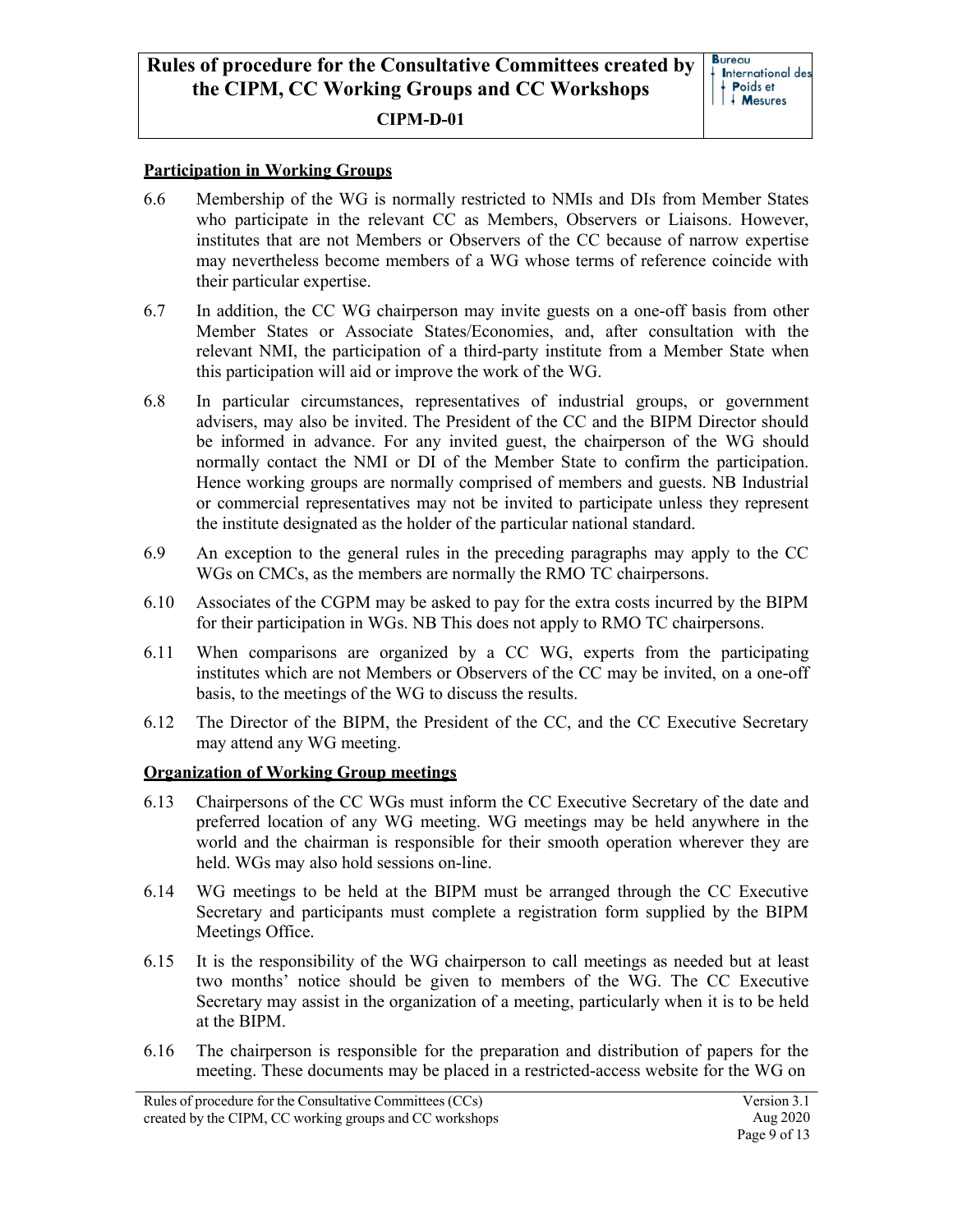the main BIPM website, through the CC Executive Secretary or the BIPM Meetings Office.

- 6.17 The WG chairperson may appoint a rapporteur for each meeting. It is the responsibility of the chairperson to produce a report for the CC summarizing the activities and recommendations of the WG since the last CC meeting. If the chairperson is not normally a participant of the CC, he/she may be invited to the meeting by the President to make his/her report.
- 6.18 The operation of the WG is by consensus following the same principles as the CC. If no consensus is reached, the WG chairperson may decide to refer the issue to the CC and report the differing views.
- 6.19 If the WG wishes to express an opinion or recommendation to an outside body, the prior approval of the CC President must be obtained.

## **7 Consultative Committee Workshops**

- 7.1 The CC, or a WG under the auspices of the CC, may decide that it is appropriate to organize a workshop. This may be to discuss comparison results, measurement uncertainties, new measurement methods or any other relevant scientific topic.
- 7.2 The CC may establish the workshop programme including the speakers or they may use a WG to do this.
- 7.3 The preferred date and location of the workshop should be proposed to the CC Executive Secretary who will make the necessary arrangements or identify the alternative options available. Workshops may also be held on-line.
- 7.4 Attendance at the workshop is by pre-registration and is open to Member States and Associate States/Economies. A registration fee may be charged.
- 7.5 For workshops held at the BIPM, the registration fee is normally waived for workshop chairmen and speakers.
- 7.6 Any recommendations from the workshop are presented to the following CC meeting.

# **8 Sponsorship of meetings by a CC or WG**

- 8.1 When a CC or WG wishes to co-sponsor a meeting, conference or seminar organized by another body, the CC President must request permission from the Director of the BIPM.
- 8.2 Any use of official logos (BIPM, CIPM MRA, KCDB or others) requires the prior authorization of the Director of the BIPM.

Rules of procedure for the Consultative Committees (CCs) created by the CIPM, CC working groups and CC workshops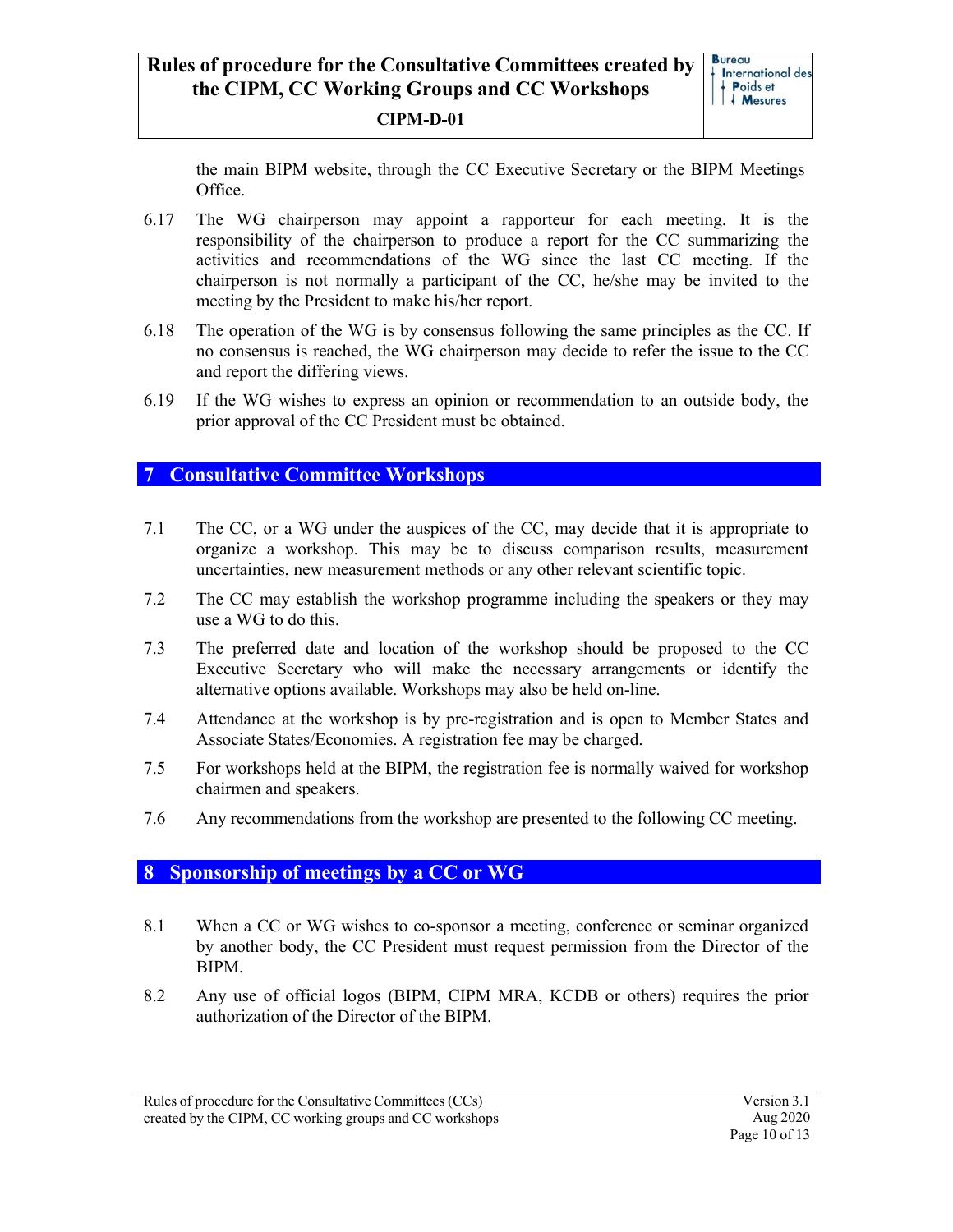## **9 Responsibilities of CC Presidents**

- 9.1 The President of the CC is expected to lead the activities of the CC and to participate in the definition of its strategic orientation.
- 9.2 The President of the CC is expected to chair each CC meeting and facilitate the proceedings to produce recommendations for the CIPM.
- 9.3 The President reports to the CIPM on the work of the CC and of its working groups. A full presentation is made to the CIPM following the CC meeting and a short update report may be presented in those years that the CC has not met.
- 9.4 The President advises the CIPM on the membership status of the CC and announces the chairmen of each WG and presents the written remit and terms of reference of each working group.
- 9.5 The President produces a written report for the CGPM and makes an oral presentation using slides as appropriate.

# **10 Responsibilities of CC Executive Secretaries**

- 10.1 The CC Executive Secretaries are appointed from BIPM staff members.
- 10.2 The CC Executive Secretary works with the President of the CC and the BIPM Meetings Office to ensure the smooth running of CC meetings.
- 10.3 The CC Executive Secretary makes arrangements with the WG chairperson for WG meetings that are held at the BIPM.
- 10.4 The CC Executive Secretary assists the CC rapporteur by editing the CC report and distributing it in draft form to the CC participants for comment.
- 10.5 The CC Executive Secretary manages the CC working documents.
- 10.6 The CC Executive Secretary assures that comparison reports are submitted to the appropriate CC group for review and that the final approved report is submitted to the KCDB Office for publication, together, when appropriate, with the results file in Excel.
- 10.7 The CC Executive Secretary also ensures that comparison reports comply with the proper use of the SI (units and nomenclature) and the definitions of degrees of equivalence.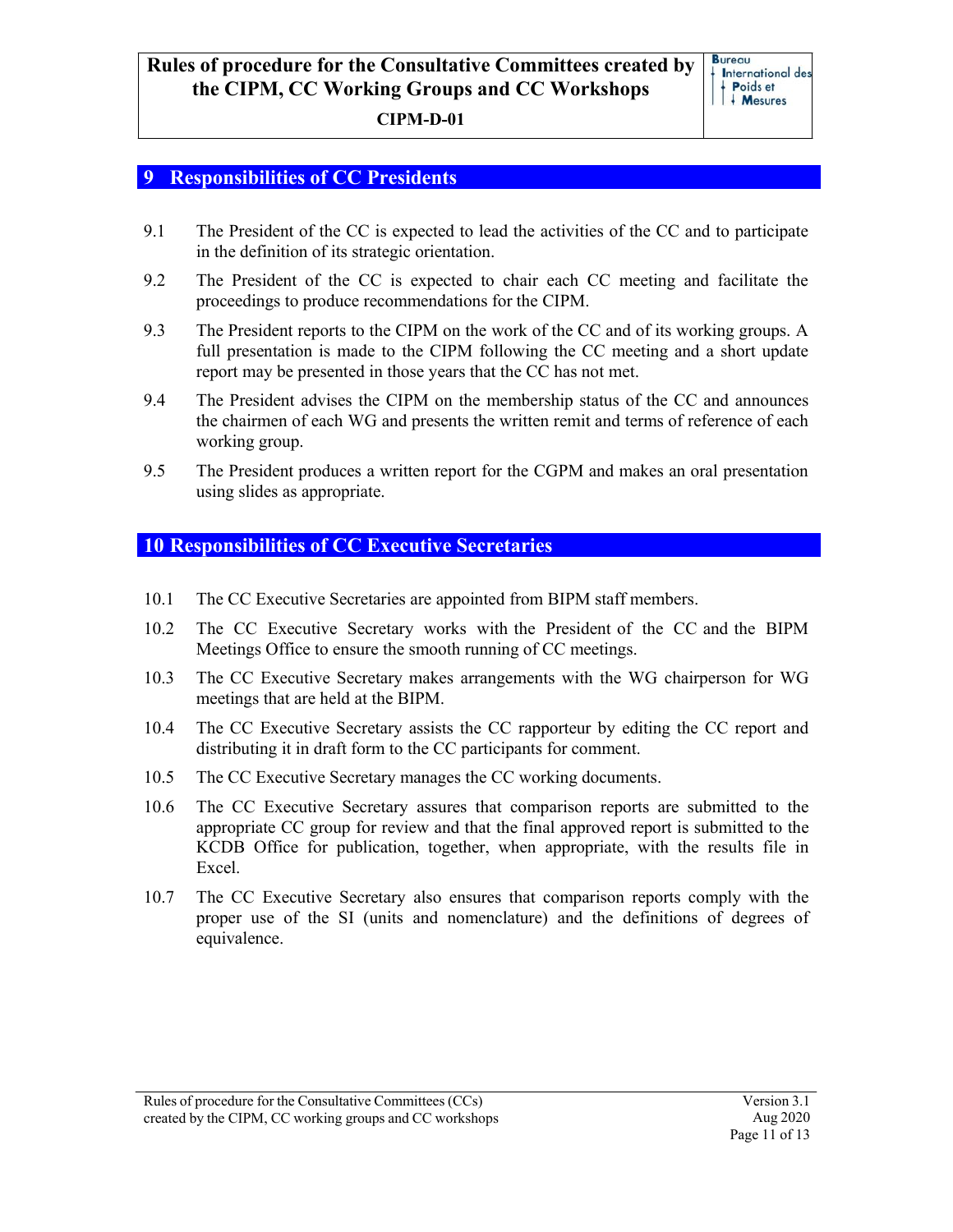# **11 Storage of personal data and communication**

- 11.1 The convocation will be sent by email.
- 11.2 Each Member, Observer and Liaison must complete a registration form supplied by the BIPM Meeting Office for its delegate and expert(s) (when applicable), or may send apologies for absence. The distinction between delegates and expert(s) should be clearly stated by the Member/Observer on the registration form.
- 11.3 Invited guests are also required to complete a registration form supplied by the BIPM Meeting Office.
- 11.4 The name, organization and email address of each participant in a CC or a CC WG will be entered into a database by the BIPM Meeting Office. The BIPM will not make the information on the database available to any third party.
- 11.5 Registered participants should request the codes for access to the dedicated webpages.

# **12 Related documents**

- 12.1 CIPM MRA, 1999, Mutual Recognition of National Measurement Standards and of Calibration and Measurement Certificates issued by National Metrology Institutes, BIPM
- 12.2 CIPM MRA-D-05 Comparisons in the CIPM MRA.

# **13 Revision History**

| Version<br>number | Author      | Date of<br>Issue/Review | Summary of change                                                                                                                                                                              |
|-------------------|-------------|-------------------------|------------------------------------------------------------------------------------------------------------------------------------------------------------------------------------------------|
| 1.0               | <b>BIPM</b> | 2009-09-15              | Presented to the CIPM, October 2009                                                                                                                                                            |
| 1.1               | <b>BIPM</b> | 2009-10-28              | Amendments by the CIPM and the BIPM                                                                                                                                                            |
| 1.2               | <b>BIPM</b> | 2009-11-06              | Final edits prior to publication on the<br><b>BIPM</b> website                                                                                                                                 |
| 1.3               | <b>BIPM</b> | $2009 - 11 - 16$        | Consistency of title, headers and footers                                                                                                                                                      |
| 1.4               | <b>BIPM</b> | 2012-06-07              | Open observer status to institutes of an<br>Associate of the CGPM not able to become<br>a State Party to the Metre Convention and<br>allow them to provide a chairperson of a<br>working group |